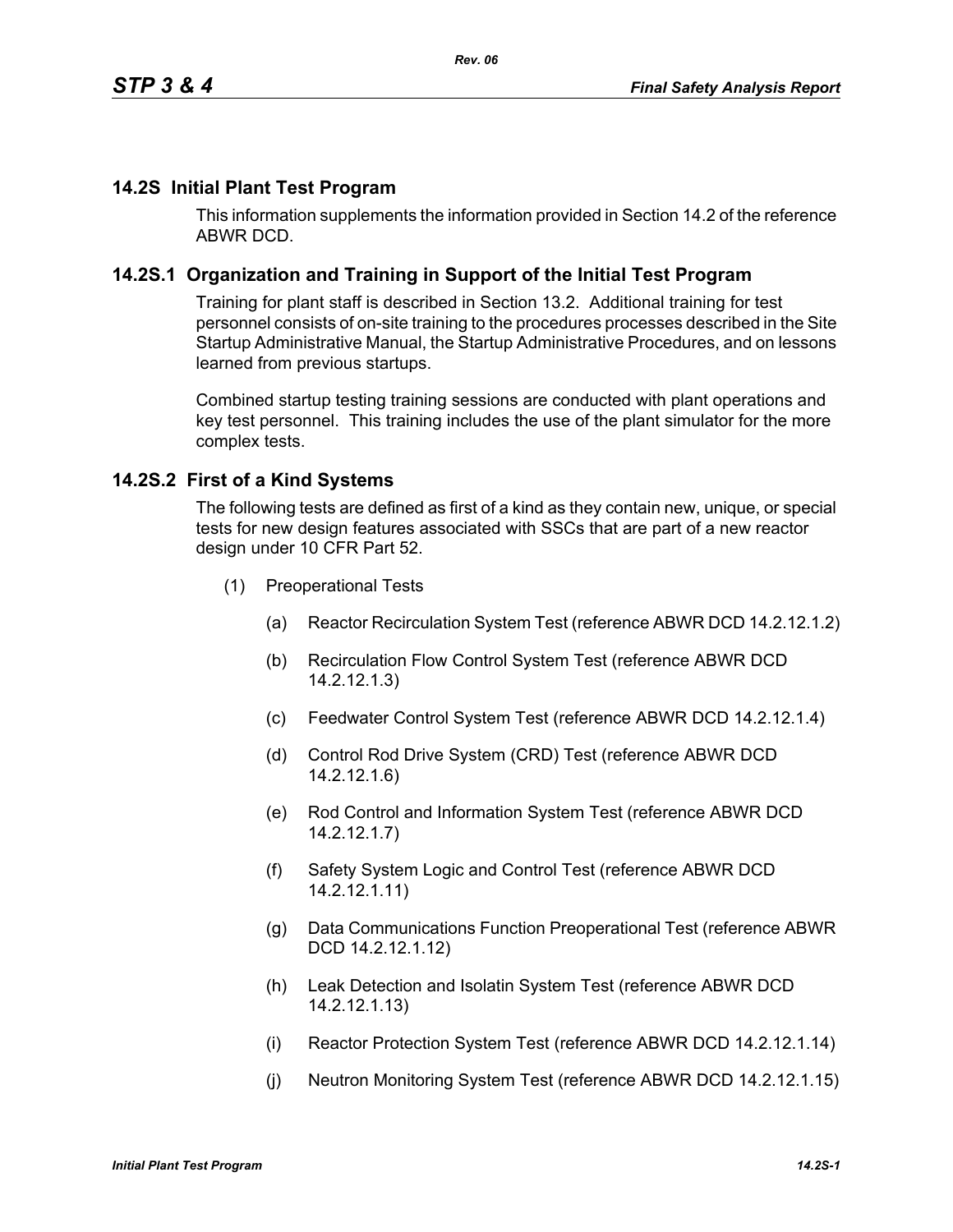- (k) Automatic Power Regulator Test (reference ABWR DCD 14.2.12.1.17)
- (l) Combustion Turbine Generator (reference ABWR DCD 14.2.12.1.45)
- (m) Steam Bypass and Pressure Control System Test (reference ABWR DCD 14.2.12.1.66)
- (2) Startup Testing
	- (a) Control Rod Drive System Performance (reference ABWR DCD 14.2.12.2.5)
	- (b) Neutron Monitoring Sytem Performance (reference ABWR DCD 14.2.12.2.6)
	- (c) Recirculation Flow Control (reference ABWR DCD 14.2.12.2.13)
	- (d) Plant Automation and Control (reference ABWR DCD 14.2.12.2.16)
	- (e) Loss of Feedwater Heating (reference ABWR DCD 14.2.12.2.28)
	- (f) Feedwater Pump Trip (reference ABWR DCD 14.2.12.2.29)
	- (g) Recirculation Pump Trip (reference ABWR DCD 14.2.12.2.30)
	- (h) Turbine Trip and Load Rejection (reference ABWR DCD 14.2.12.2.33)

## **14.2S.3 Overlap of Unit 3 Test Program with Unit 4 Test Program**

The project schedule indicates that the Unit 4 fuel load date is approximately 12 months later than that for Unit 3. Accordingly, the startup schedule indicates that Unit 3 will have completed most of the low and mid power testing before the preoperational program for Unit 4 commences. Unit 3 will be given priority should any additional personnel be required for initial startup testing. During the period of overlap, startup personnel will be allowed to work on both units.

## **14.2S.4 Testing Required to be Completed Prior to Fuel Load**

Table 14.2S-1 provides a cross-reference to each system preoperational test (or portion thereof) required to be completed before initial fuel loading, that is designed to satisfy the requirements for completing ITAAC in accordance with 10 CFR 52.99(a).

## **14.2S.12 Individual Test Descriptions**

Systems and features to be tested for the initial test program were identified in the reference ABWR DCD. At the time of DCD approval, it was recognized that there would be additional features and interfacing systems necessary to provide a complete test program. Using the screening criteria provided in Regulatory Guide 1.68, as well as the requirements identified in the reference ABWR DCD Subsection 14.2.13.1, the following test descriptions are provided. Testing of plant security systems will be in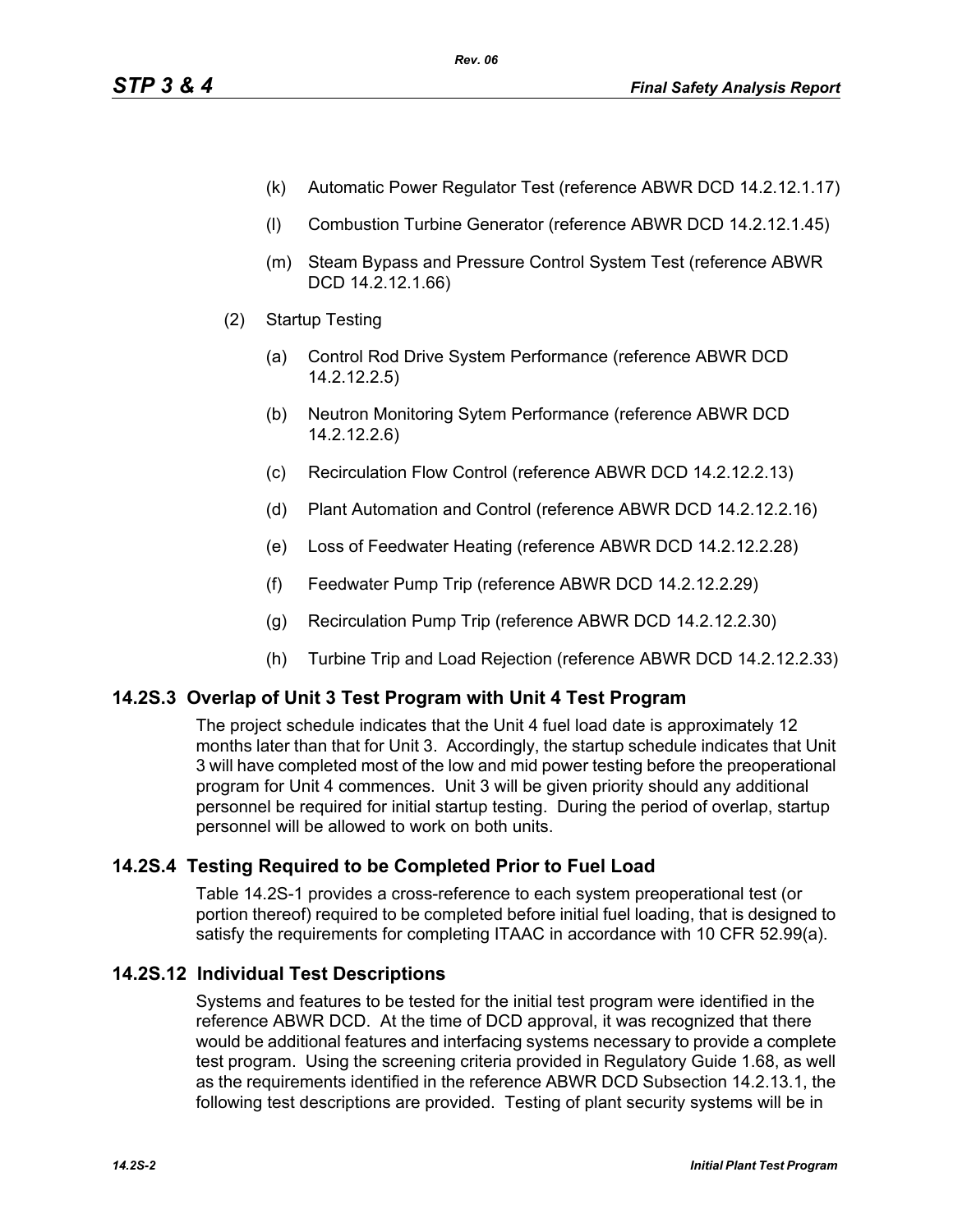accordance with the equipment vendor recommendations and applicable industry and regulatory requirements. These requirements are addressed in the security plan.

# **14.2S.12.1 Preoperational Testing**

## **14.2S.12.1.78 Makeup Water Purification Preoperational Test**

(1) Purpose

To verify the ability of the Makeup Water Purified (MUWP) System to provide an adequate reserve of condensate quality water for makeup to the Condensate Storage Tank, as makeup water for Reactor Building Cooling Water, Turbine Building Cooling Water, Diesel Generator Cooling Water, and for other uses as designed.

(2) Prerequisites

The construction tests have been successfully completed, and the SCG has reviewed the test procedure and approved the initiation of testing. Additional prerequisites include but are not limited to the following:

- (a) All system instrumentation shall be in accordance with the P&ID and Instrument Data Sheets and shall have been properly calibrated per the instrument supplier's instructions.
- (b) The applicable power sources to supply electric power to motors, control circuits and instrumentation shall be available, as required, to support the performance of this testing.
- (c) The system valve lineups shall have been completed in accordance with the applicable system operating procedures prior to the test.
- (d) The Instrument Air System and The MWP System shall be available for use in support of this test, as required.
- (e) A sufficient quantity of chemically acceptable water shall be available for performing this test.
- (3) General Test Methods and Acceptance Criteria

Performance shall be observed and recorded during a series of individual component and integrated system tests. These tests shall demonstrate that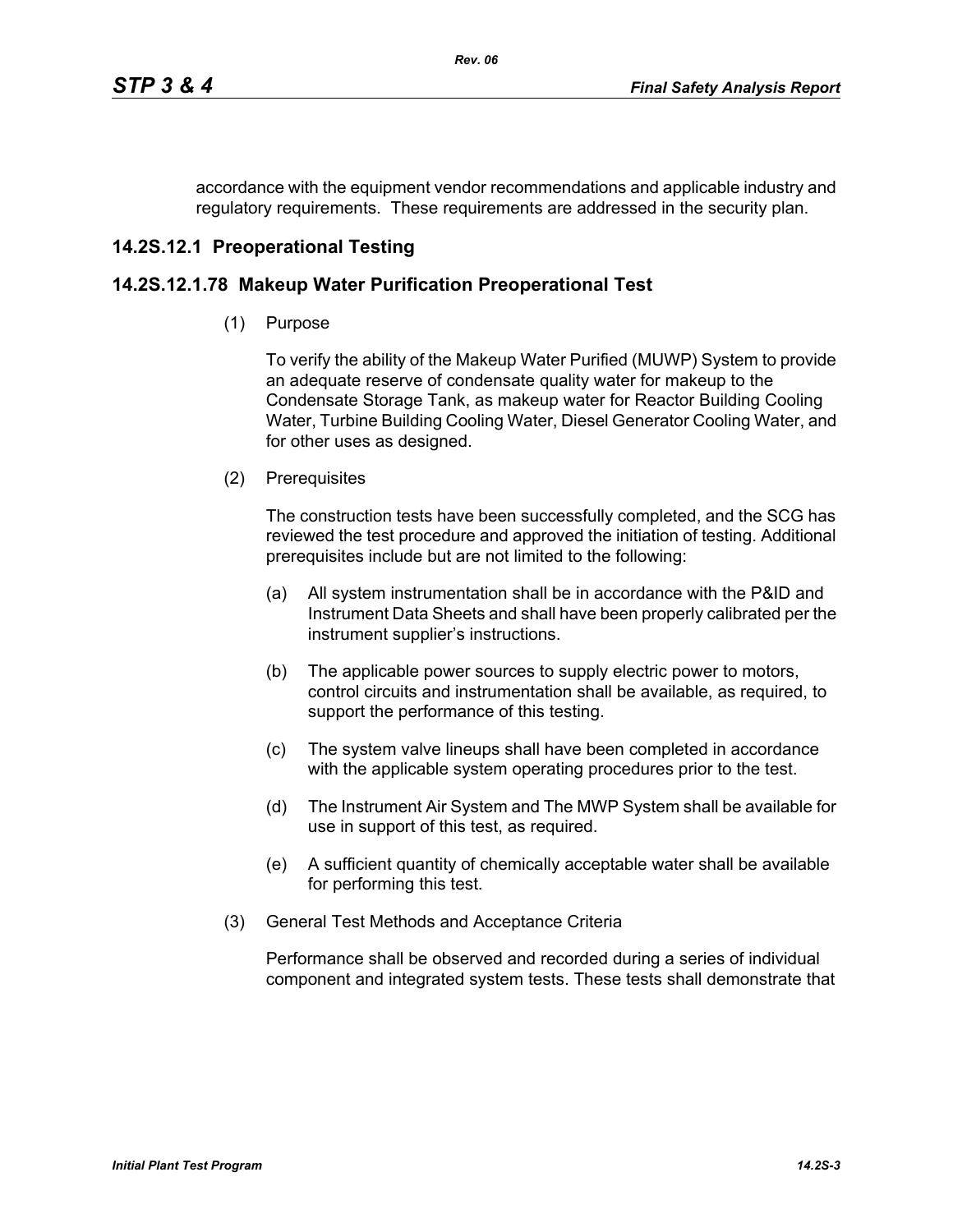the MUWP System operates properly as specified in Subsection 9.2.10 and applicable MUWP System design specifications through the following testing:

- (a) Proper operation of instrumentation and system controls in all combinations of logic and instrument channel trip.
- (b) Proper operation of permissive and prohibit interlocks including components subject to interlocking.
- (c) Verification of various component alarms used to monitor system operation and status, including condensate storage tank (CST) volume and/or level, for correct alarm actuation and reset.
- (d) Proper operation of freeze protection devices, if applicable.

### **14.2S.12.1.79 Makeup Water Preparation Preoperational Test**

(1) Purpose

To verify the ability of the Makeup Water Preparation (MWP) System to provide an adequate quantity of makeup quality water for makeup to the Makeup Water Purified and Potable Water Systems, the condensate storage tank, the Reactor Building Cooling Water, Turbine Building Cooling Water and Diesel Generator Cooling Water Systems, and for other uses as designed.

(2) Prerequisites

The construction tests have been successfully completed, and the SCG has reviewed the test procedure and approved the initiation of testing. Additional prerequisites include but are not limited to the following:

- (a) All system instrumentation shall be in accordance with the P&ID and Instrument Data Sheets and shall have been properly calibrated per the instrument supplier's instructions.
- (b) The applicable power sources to supply electric power to motors, control circuits and instrumentation shall be available, as required, to support the performance of this testing.
- (c) The system valve lineups shall have been completed in accordance with the applicable system operating procedures prior to the test.
- (d) Instrument air system shall be available for use in support of this test, as required.
- (e) A sufficient quantity of chemically acceptable water shall be available for performing this test.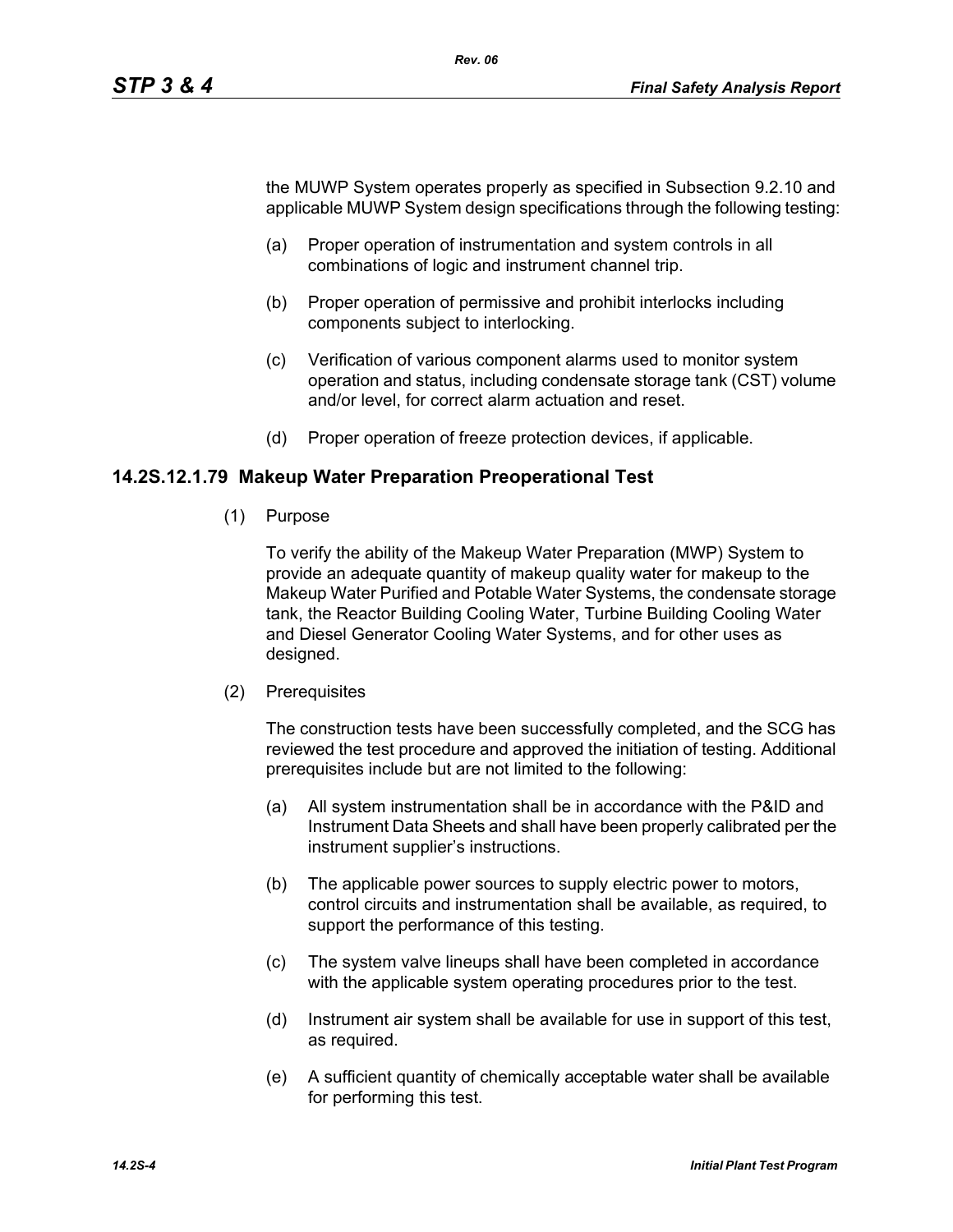- (f) Temporary strainer screens shall be installed at the pump inlets of MWP throughout the test.
- (3) General Test Methods and Acceptance Criteria

Performance shall be observed and recorded during a series of individual component and integrated system tests. These tests shall demonstrate that the MWP System operates properly as specified in Subsection 9.2.8 and applicable MWP System design specifications through the following testing:

- (a) Proper operation of instrumentation and system controls in all combinations of logic and instrument channel trip.
- (b) Proper operation of permissive and prohibit interlocks including components subject to interlocking.
- (c) Verification of various component alarms used to monitor system operation and status, including condensate storage tank (CST) volume and/or level, for correct alarm actuation and reset.
- (d) Proper operation of freeze protection devices, if applicable.
- (e) Verification that each unit of the MWP pumps can be operated normally during the following system operation tests:
	- (i) System operation test to confirm pump performance including: stable operation condition, pump discharge pressure comparison against the shop test pump curve, and the ability to provide desired flow rates to each applicable system and/or component.
	- (ii) Pump minimum flow test to confirm a stable pump operation and ability to operate continuously with pump discharge valve in the closed position.
	- (iii) Standby pump automatic start test to confirm auto start feature of a standby pump upon the trip of a running pump.

### **14.2S.12.1.80 Electrical Switchyard System Preoperational Test**

(1) Purpose

To verify the ability of the Electrical Switchyard System to provide a means for supplying offsite AC power to safety-related and non-safety-related equipment including normal and standby lighting systems, via the appropriate distribution network(s).

(2) Prerequisites

The construction tests for the individual components associated with the Switchyard System have been successfully completed, and the SCG has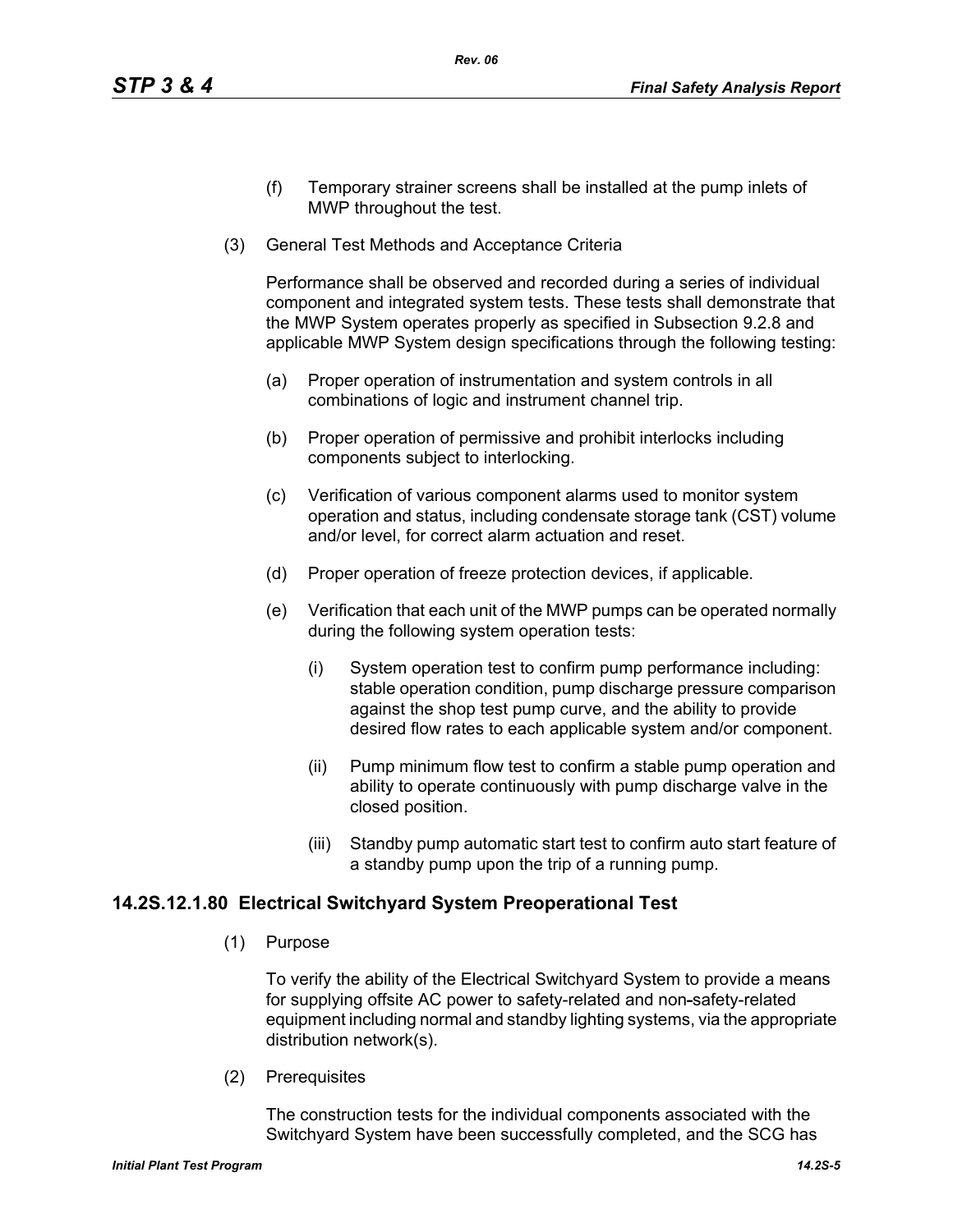reviewed the test procedure and approved the initiation of testing. All the necessary permanently installed and test instrumentation shall have been properly calibrated and be operational. Appropriate electrical power sources shall be available for remote control, parameter information and annunciators associated with the electrical power distribution system. Adequate ventilation to both switchgear and battery rooms shall be available and operational. The portion of Fire Protection System covering the switchyard areas shall be available for use. Additionally, the plant EPDS (13.8kV and 4.16 kV power) shall be installed prior to this test.

(3) General Test Methods and Acceptance Criteria

The capability of the switchyard system to provide power to plant loads under various plant operating conditions and via normal and alternate paths will be demonstrated.

- (a) Proper operation of relaying and logic.
- (b) Proper operation of equipment protective devices, including permissive and prohibit interlocks.
- (c) Verification of various component alarms used to monitor system and equipment status for correct alarm actuation and reset.
- (d) Proper operation and load carrying capability of breakers, switchgear, transformers, and cables.
- (e) Sufficient level of redundancy and electrical independence as specified for each application.
- (f) Capability to transfer between onsite and offsite power sources as per design.
- (g) Acceptable voltage and frequency variations between no load and full load conditions in accordance with Subsection 8.2.3. Verification of voltage and frequency variations can be performed in startup test stage since insufficient loads are supplied by these buses during preoperational test stage.

### **14.2S.12.1.81 Personnel Monitors and Radiation Survey Instruments Preoperational Test**

(1) Purpose

Personnel contamination monitor and radiation survey instrument testing verifies that the devices operate in accordance with their intended function in support of the radiation protection program, as described in Chapter 12.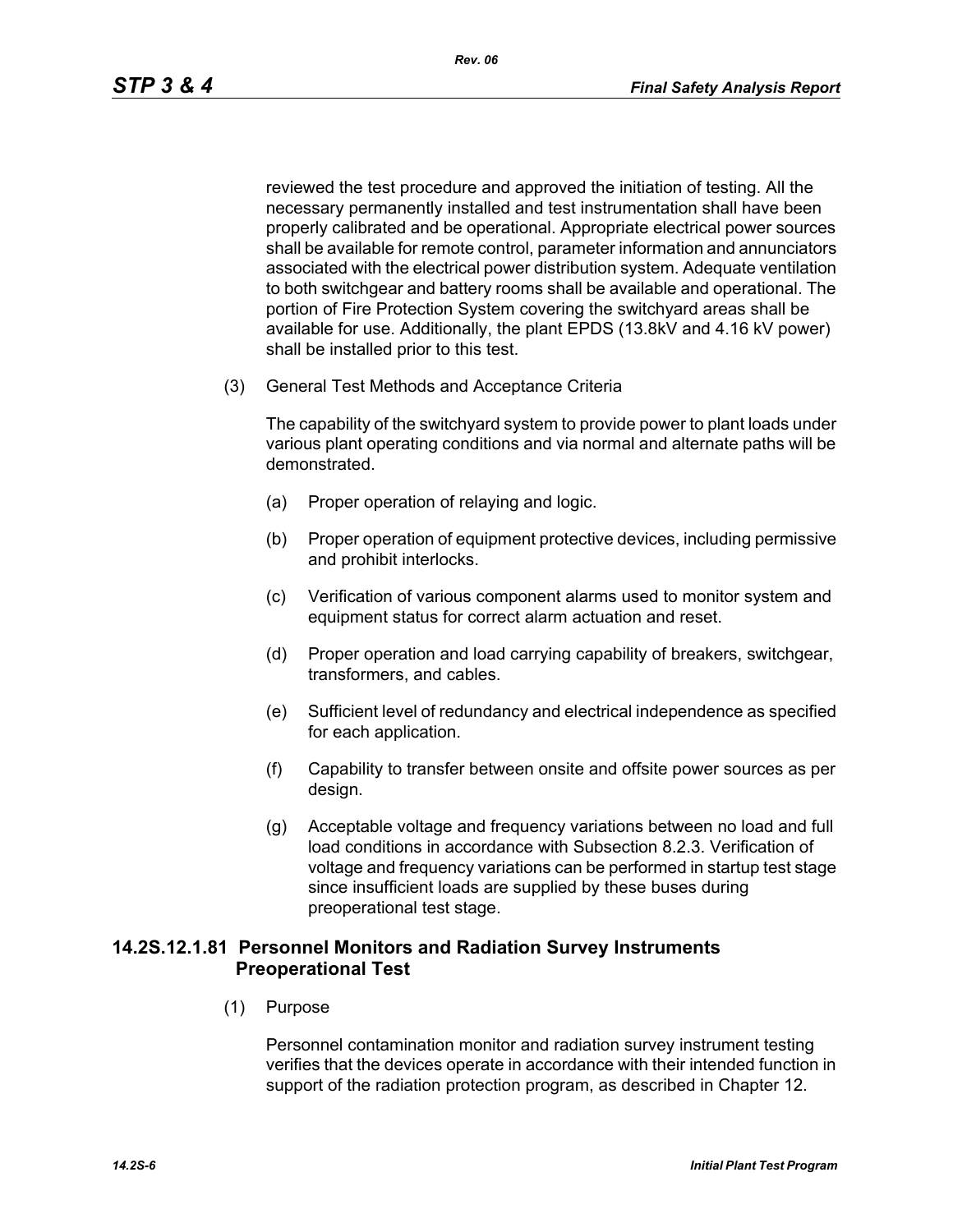(2) Prerequisites

Personnel contamination monitors, radiation survey instruments, and appropriate sources are on-site.

(3) General Test Methods and Acceptance Criteria

The personnel contamination monitors and radiation survey instruments are source checked, tested, maintained, and calibrated in accordance with the manufacturers' recommendations or industry standards. The contamination monitor and instrument tests include:

- (a) Proper function of the monitors and instruments to respond to radiation is verified, as required.
- (b) Proper operation of instrumentation controls, battery, and alarms, if applicable.
- (c) Proper functioning of laboratory equipment used to analyze or measure radiation levels and radioactive concentrations.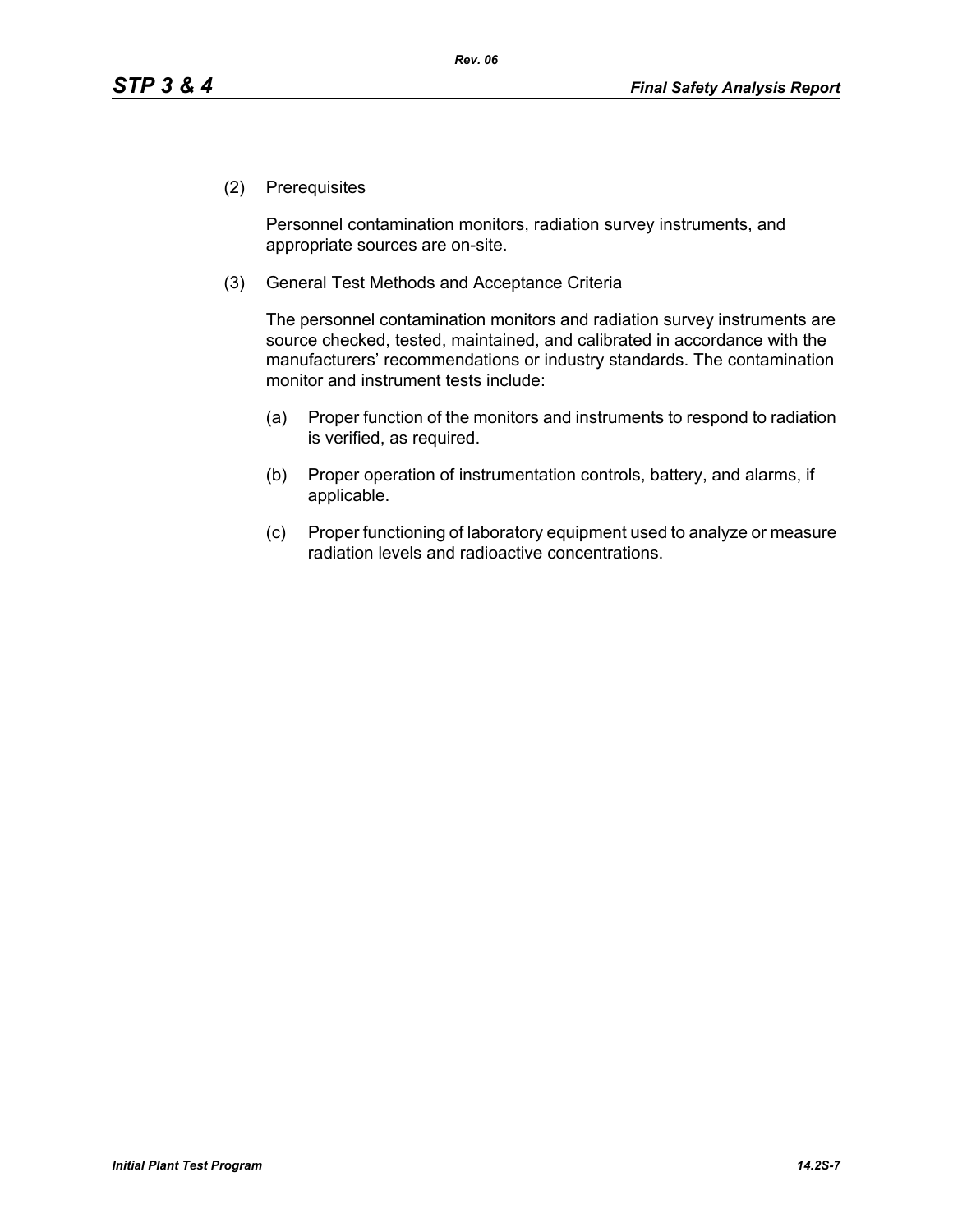| $\frac{1}{2}$                                                     |                               |                            |  |  |
|-------------------------------------------------------------------|-------------------------------|----------------------------|--|--|
| <b>Title</b>                                                      | <b>Tier 1 Section</b>         | <b>Tier 2 Section</b>      |  |  |
| <b>Feedwater Control</b>                                          | 2.2.3                         | 14.2.12.1.4                |  |  |
| Reactor Water Cleanup                                             | 2.6.1                         | 14.2.12.1.19               |  |  |
| <b>Standby Liquid Control</b>                                     | 2.2.4                         | 14.2.12.1.5                |  |  |
| Main Steam                                                        | $2.1.1, 2.\overline{1.2}$     | 14.2.12.1.1                |  |  |
| <b>Residual Heat Removal</b>                                      | 2.4.1                         | 14.2.12.1.8                |  |  |
| <b>Reactor Core Isolation Cooling</b>                             | 2.4.4                         | 14.2.12.1.9                |  |  |
| Seismic Monitoring                                                |                               | 14.2.12.1.74               |  |  |
| <b>Reactor Recirculation and Control</b>                          | 2.1.3, 2.2.8                  | 14.2.12.1.2, 14.2.12.1.3   |  |  |
| Rod Control and Information                                       | 2.2.1                         | 14.2.12.1.7                |  |  |
| Control Rod Drive Hydraulic                                       | 2.2.2                         | 14.2.12.1.6                |  |  |
| <b>Fuel Handling and Vessel Servicing</b>                         | 2.5.5, 2.5.4, 2.5.3, 2.5.2,   | 14.2.12.1.50               |  |  |
| Equipment                                                         | 2.5.1, 2.2.13, 2.2.12, 2.5.6, |                            |  |  |
|                                                                   | 2.5.12, 2.5.11, 2.5.10,       |                            |  |  |
|                                                                   | 2.5.9, 2.5.8, 2.5.7, 2.15.9   |                            |  |  |
| Fuel Pool Cooling and Cleanup                                     | 2.6.2                         | 14.2.12.1.21               |  |  |
| <b>High Pressure Core Flooder</b>                                 | 2.4.2                         | 14.2.12.1.10               |  |  |
| Remote Shutdown                                                   | 2.2.6                         | 14.2.12.1.18               |  |  |
| Safety System Logic and Control                                   | 3.4                           | 14.2.12.1.11               |  |  |
| <b>Suppression Pool Cleanup</b>                                   | 2.6.3                         | 14.2.12.1.20               |  |  |
| Reactor Vessel Flow Induced Vibration Test<br><b>Without Fuel</b> |                               | 14.2.12.1.52               |  |  |
| Data Communication Function                                       | 2.7.5                         | 14.2.12.1.12               |  |  |
| <b>Leak Detection</b>                                             | 2.4.3                         | 14.2.12.1.13               |  |  |
| Automatic Power Regulator                                         | 2.2.9                         | 14.2.12.1.17               |  |  |
| <b>Reactor Protection</b>                                         | 2.2.7                         | 14.2.12.1.14               |  |  |
| Power Range Neutron Monitoring Subsystem                          | 2.2.5                         | 14.2.12.1.15               |  |  |
| Traversing In-core Probe (TIP)                                    |                               | 14.2.12.1.15               |  |  |
| <b>Feedwater and Condensate</b>                                   | 2.10.2                        | 14.2.12.1.53               |  |  |
| Process Radiation Monitoring System                               | 2.3.1                         | 14.2.12.1.23               |  |  |
| <b>Standby Gas Treatment</b>                                      | 2.14.4                        | 14.2.12.1.36               |  |  |
| Atmospheric Control System                                        | 2.14.6                        | 14.2.12.1.35               |  |  |
| <b>Plant Computer Functions</b>                                   | 2.2.11                        | 14.2.12.1.16, 14.2.12.1.28 |  |  |
| <b>Drywell Cooling</b>                                            | 2.14.7                        | 14.2.12.1.33               |  |  |
| Steam Bypass and Pressure Control                                 | 2.2.10                        | 14.2.12.1.66               |  |  |
| Reactor Building and Turbine Building<br>Sampling and Analysis    | 2.11.20                       | 14.2.12.1.22               |  |  |
| Makeup Water                                                      | 2.11.1, 4.3                   | 14.2.12.1.59               |  |  |
| Loose Parts Monitor System                                        | 2.8.4                         | 14.2.12.1.73               |  |  |
| Condensate Storage and Transfer                                   | 2.11.2                        | 14.2.12.1.59               |  |  |

#### **Table 14.2S-1 Comparison of Tier 1 (ITAAC) Testing Requirements with Tier 2 Test Descriptions**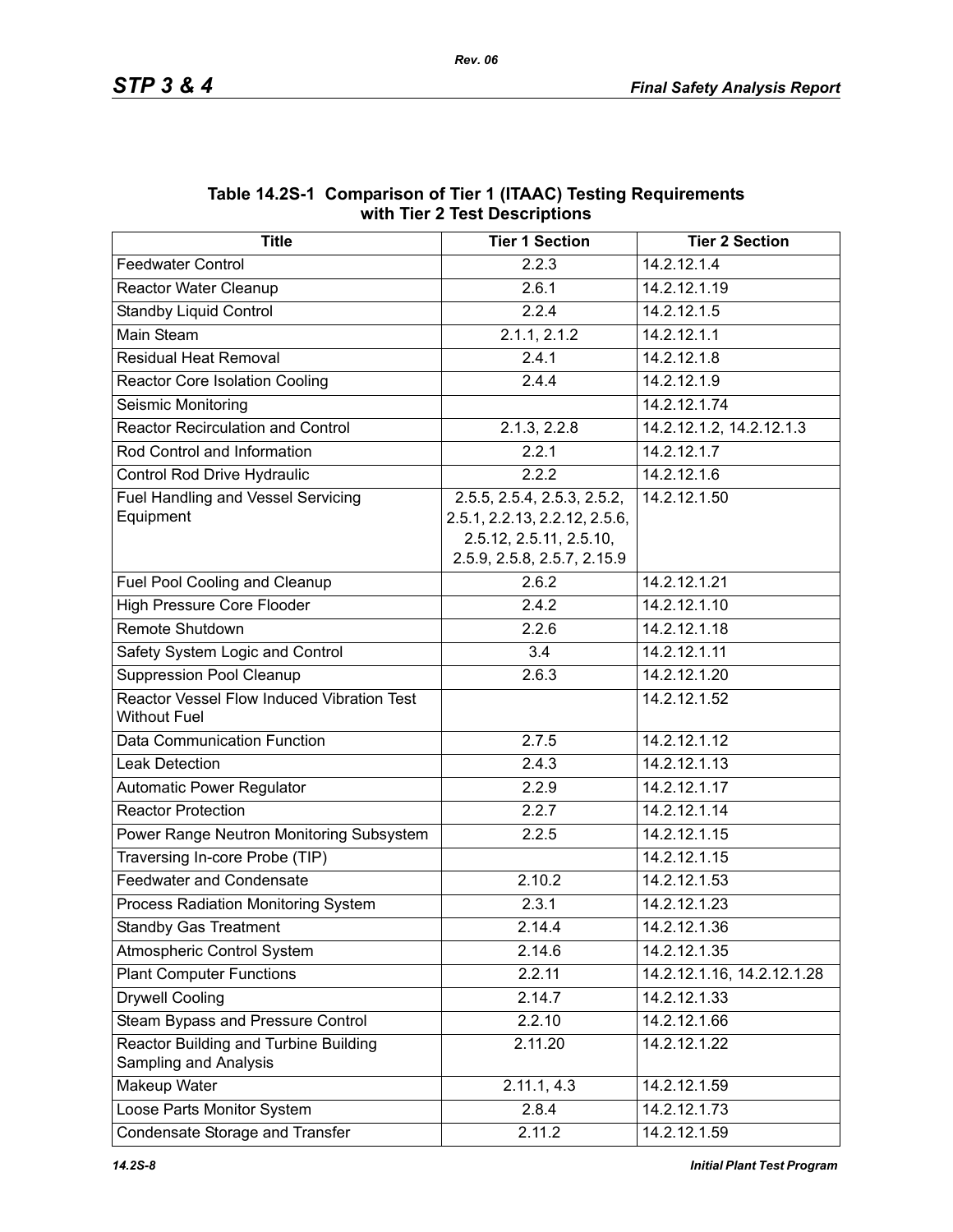|                                                                   | $\frac{1}{100}$ and $\frac{1}{200}$ and $\frac{1}{200}$ be supposed the set of $\frac{1}{200}$ |              |
|-------------------------------------------------------------------|------------------------------------------------------------------------------------------------|--------------|
| Fire Protection Building HVAC                                     |                                                                                                | 14.2.12.1.34 |
| Radwaste Sumps                                                    | 2.9.1                                                                                          | 14.2.12.1.76 |
| Neutron Monitoring, Startup Range Neutron<br>Monitoring Subsystem | 2.2.5                                                                                          | 14.2.12.1.15 |
| Filter Demineralizer Resin Transfer                               |                                                                                                | 14.2.12.1.76 |
| <b>Fire Protection</b>                                            | 2.15.6                                                                                         | 14.2.12.1.48 |
| Potable Water and Sanitary Waste                                  | 2.22.23                                                                                        | 14.2.12.1.79 |
| <b>Reactor Building Cooling Water</b>                             | 2.11.3                                                                                         | 14.2.12.1.29 |
| <b>Turbine Building Cooling Water</b>                             | 2.11.4                                                                                         | 14.2.12.1.62 |
| <b>Reactor Building Service Water</b>                             | 2.11.9, 4.5                                                                                    | 14.2.12.1.61 |
| <b>Normal Chilled Water</b>                                       | 2.11.5                                                                                         | 14.2.12.1.33 |
| <b>Emergency Chilled Water</b>                                    | 2.11.6                                                                                         | 14.2.12.1.32 |
| <b>Building Cranes and Handling Equipment</b>                     | 2.15.3                                                                                         | 14.2.12.1.50 |
| Miscellaneous Non-Radioactive Drains-<br>Nuclear Island           |                                                                                                | 14.2.12.1.49 |
| Service Air - Nuclear Island                                      | 2.11.11                                                                                        | 14.2.12.1.27 |
| Instrument Air - Nuclear Island                                   | 2.11.12                                                                                        | 14.2.12.1.27 |
| Nitrogen Supply System - Nuclear Island                           | 2.11.13                                                                                        | 14.2.12.1.28 |
| Electric Power Distribution - Nuclear Island                      | 2.12.1                                                                                         | 14.2.12.1.45 |
| Vital AC Power Supply - Nuclear Island                            | 2.12.14                                                                                        | 14.2.12.1.45 |
| Instrument and Control Power Supply -<br>Nuclear Island           | 2.12.15                                                                                        | 14.2.12.1.45 |
| Lighting and Servicing Power Supply -<br>Nuclear Island           | 2.12.17                                                                                        | 14.2.12.1.45 |
| DC Power Supply                                                   | 2.12.12                                                                                        | 14.2.12.1.45 |
| <b>Emergency Diesel Generator</b>                                 | 2.12.13                                                                                        | 14.2.12.1.45 |
| Plant Grounding - Nuclear Island                                  | 2.12.9                                                                                         | 14.2.12.1.45 |
| Raceway System - Nuclear Island                                   | 2.12.8                                                                                         | 14.2.12.1.45 |
| <b>Reactor Building HVAC</b>                                      | 2.15.5                                                                                         | 14.2.12.1.34 |
| <b>Control Building HVAC</b>                                      | 2.15.5                                                                                         | 14.2.12.1.34 |
| <b>Technical Support Center HVAC</b>                              |                                                                                                | 14.2.12.1.34 |
| Water Treatement Building HVAC                                    |                                                                                                | 14.2.12.1.34 |
| <b>Switchgear Building HVAC</b>                                   | 2.15.5                                                                                         | 14.2.12.1.34 |
| Hot Machine Shop HVAC                                             |                                                                                                | 14.2.12.1.34 |
| Radwaste Tunnel HVAC                                              |                                                                                                | 14.2.12.1.34 |
| Switchyard Systems                                                | 2.12.1, 4.2                                                                                    | 14.2.12.1.45 |
| <b>Area Radiation Monitoring</b>                                  | 2.3.2                                                                                          | 14.2.12.1.24 |
| <b>Containment Atmospheric Monitoring</b>                         | 2.3.3                                                                                          | 14.2.12.1.26 |
| LOOP/LOCA                                                         |                                                                                                | 14.2.12.1.46 |

**Table 14.2S-1 Comparison of Tier 1 (ITAAC) Testing Requirements with Tier 2 Test Descriptions (Continued)**